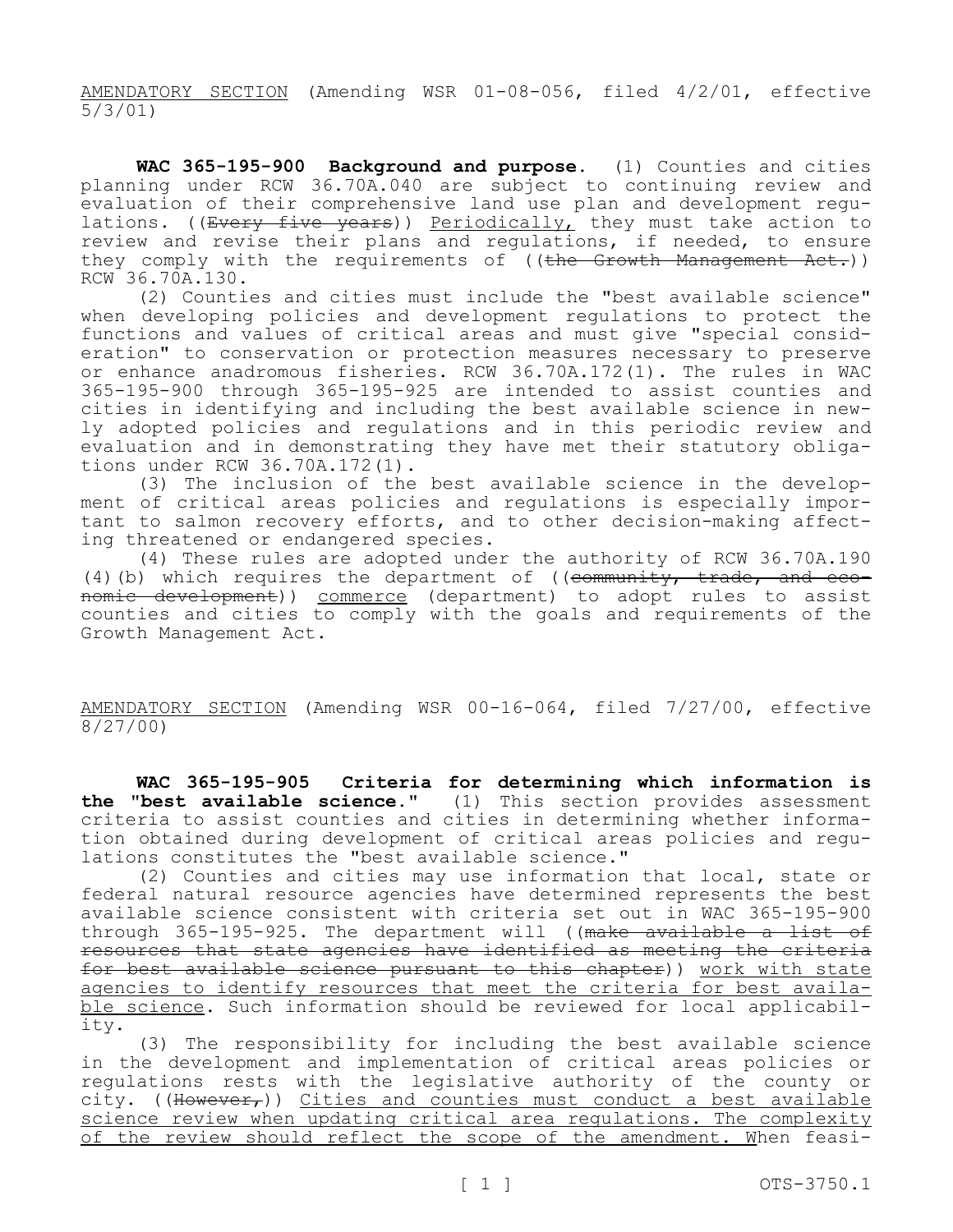ble, counties and cities should consult with a qualified scientific expert or team of qualified scientific experts to identify scientific information, determine the best available science, and assess its applicability to the relevant critical areas. The scientific expert or experts may rely on their professional judgment based on experience and training, but they should use the criteria set out in WAC 365-195-900 through 365-195-925 and any technical guidance provided by the department. Use of these criteria also should guide counties and cities that lack the assistance of a qualified expert or experts, but these criteria are not intended to be a substitute for an assessment and recommendation by a qualified scientific expert or team of experts.

(4) Whether a person is a qualified scientific expert with expertise appropriate to the relevant critical areas is determined by the person's professional credentials and/or certification, any advanced degrees earned in the pertinent scientific discipline from a recognized university, the number of years of experience in the pertinent scientific discipline, recognized leadership in the discipline of interest, formal training in the specific area of expertise, and field and/or laboratory experience with evidence of the ability to produce peer-reviewed publications or other professional literature. No one factor is determinative in deciding whether a person is a qualified scientific expert. Where pertinent scientific information implicates multiple scientific disciplines, counties and cities are encouraged to consult a team of qualified scientific experts representing the various disciplines to ensure the identification and inclusion of the best available science.

(5) Scientific information can be produced only through a valid scientific process. To ensure that the best available science is being included, a county or city should consider the following:

(a) **Characteristics of a valid scientific process.** In the context of critical areas protection, a valid scientific process is one that produces reliable information useful in understanding the consequences of a local government's regulatory decisions and in developing critical areas policies and development regulations that will be effective in protecting the functions and values of critical areas. To determine whether information received during the public participation process is reliable scientific information, a county or city should determine whether the source of the information displays the characteristics of a valid scientific process. When weighing scientific information contained in the record for inclusion, counties and cities must weigh the scientific information contained in the record based on its scientific validity. The characteristics generally to be expected in a valid scientific process are as follows:

1. **Peer review.** The information has been critically reviewed by other persons who are qualified scientific experts in that scientific discipline. The criticism of the peer reviewers has been addressed by the proponents of the information. Publication in a refereed scientific journal usually indicates that the information has been appropriately peer-reviewed.

2. **Methods.** The methods that were used to obtain the information are clearly stated and able to be replicated. The methods are standardized in the pertinent scientific discipline or, if not, the methods have been appropriately peer-reviewed to assure their reliability and validity.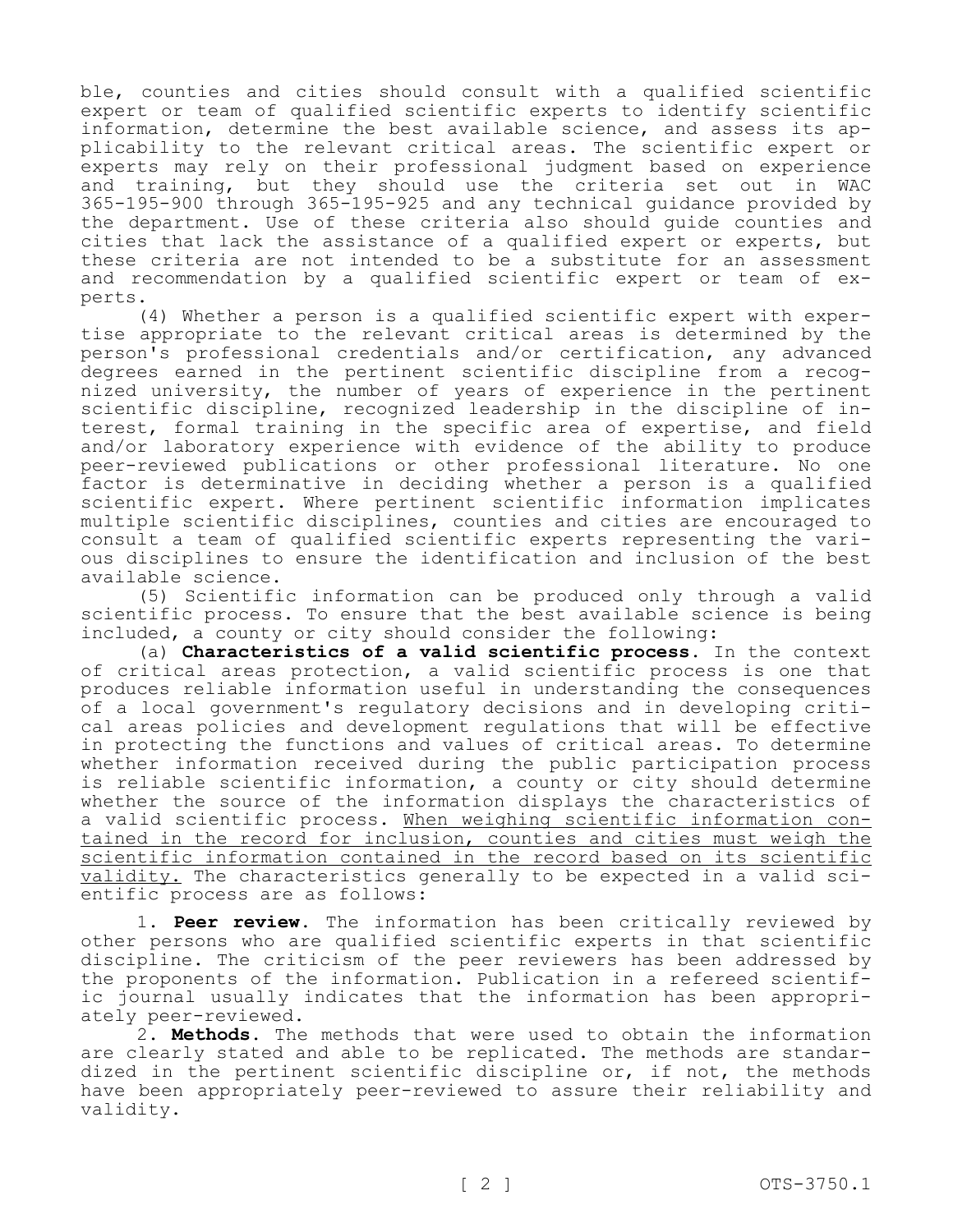3. **Logical conclusions and reasonable inferences.** The conclusions presented are based on reasonable assumptions supported by other studies and consistent with the general theory underlying the assumptions. The conclusions are logically and reasonably derived from the assumptions and supported by the data presented. Any gaps in information and inconsistencies with other pertinent scientific information are adequately explained.

4. **Quantitative analysis.** The data have been analyzed using appropriate statistical or quantitative methods.

5. **Context.** The information is placed in proper context. The assumptions, analytical techniques, data, and conclusions are appropriately framed with respect to the prevailing body of pertinent scientific knowledge.

6. **References.** The assumptions, analytical techniques, and conclusions are well referenced with citations to relevant, credible literature and other pertinent existing information.

(b) **Common sources of scientific information.** Some sources of information routinely exhibit all or some of the characteristics listed in (a) of this subsection. Information derived from one of the following sources may be considered scientific information if the source possesses the characteristics in Table 1. A county or city may consider information to be scientifically valid if the source possesses the characteristics listed in (a) of this subsection. The information found in Table 1 provides a general indication of the characteristics of a valid scientific process typically associated with common sources of scientific information.

|                                                                                                                                                                                                                                                | <b>CHARACTERISTICS</b> |              |                                                                                   |                          |              |              |
|------------------------------------------------------------------------------------------------------------------------------------------------------------------------------------------------------------------------------------------------|------------------------|--------------|-----------------------------------------------------------------------------------|--------------------------|--------------|--------------|
| <b>Table 1</b><br><b>SOURCES OF SCIENTIFIC INFORMATION</b>                                                                                                                                                                                     | Peer<br>review         | Methods      | Logical<br>conclusions<br>$\mathcal{R}_{\mathcal{L}}$<br>reasonable<br>inferences | Ouantitative<br>analysis | Context      | References   |
| A. Research. Research data collected and analyzed as part<br>of a controlled experiment (or other appropriate methodology) to<br>test a specific hypothesis.                                                                                   | X                      | X            | X                                                                                 | X                        | X            | X            |
| <b>B. Monitoring.</b> Monitoring data collected periodically<br>over time to determine a resource trend or evaluate a<br>management program.                                                                                                   |                        | X            | X                                                                                 | Y                        | X            | X            |
| C. Inventory. Inventory data collected from an entire<br>population or population segment (e.g., individuals in a plant or<br>animal species) or an entire ecosystem or ecosystem segment<br>(e.g., the species in a particular wetland).      |                        | $\mathbf{X}$ | $\mathbf{X}$                                                                      | Y                        | $\mathbf{x}$ | $\mathbf{X}$ |
| D. Survey. Survey data collected from a statistical sample<br>from a population or ecosystem.                                                                                                                                                  |                        | $\mathbf{X}$ | $\mathbf{x}$                                                                      | Y                        | $\mathbf{X}$ | $\mathbf{X}$ |
| E. Modeling. Mathematical or symbolic simulation or<br>representation of a natural system. Models generally are used to<br>understand and explain occurrences that cannot be directly<br>observed.                                             | $\mathbf{x}$           | $\mathbf{x}$ | $\mathbf{x}$                                                                      | $\mathbf{X}$             | $\mathbf{x}$ | $\mathbf{x}$ |
| F. Assessment. Inspection and evaluation of site-specific<br>information by a qualified scientific expert. An assessment may<br>or may not involve collection of new data.                                                                     |                        | $\mathbf{X}$ | $\mathbf{x}$                                                                      |                          | $\mathbf x$  | $\mathbf{X}$ |
| G. Synthesis. A comprehensive review and explanation of<br>pertinent literature and other relevant existing knowledge by a<br>qualified scientific expert.                                                                                     | $\mathbf{X}$           | X            | $\mathbf{X}$                                                                      |                          | X            | $\mathbf{X}$ |
| H. Expert Opinion. Statement of a qualified scientific<br>expert based on his or her best professional judgment and<br>experience in the pertinent scientific discipline. The opinion may<br>or may not be based on site-specific information. |                        |              | X                                                                                 |                          | X            | X            |

 $X =$  characteristic must be present for information derived to be considered scientifically valid and reliable

Y = presence of characteristic strengthens scientific validity and reliability of information derived, but is not essential to ensure scientific validity and reliability

(c) **Common sources of nonscientific information.** Many sources of information usually do not produce scientific information because they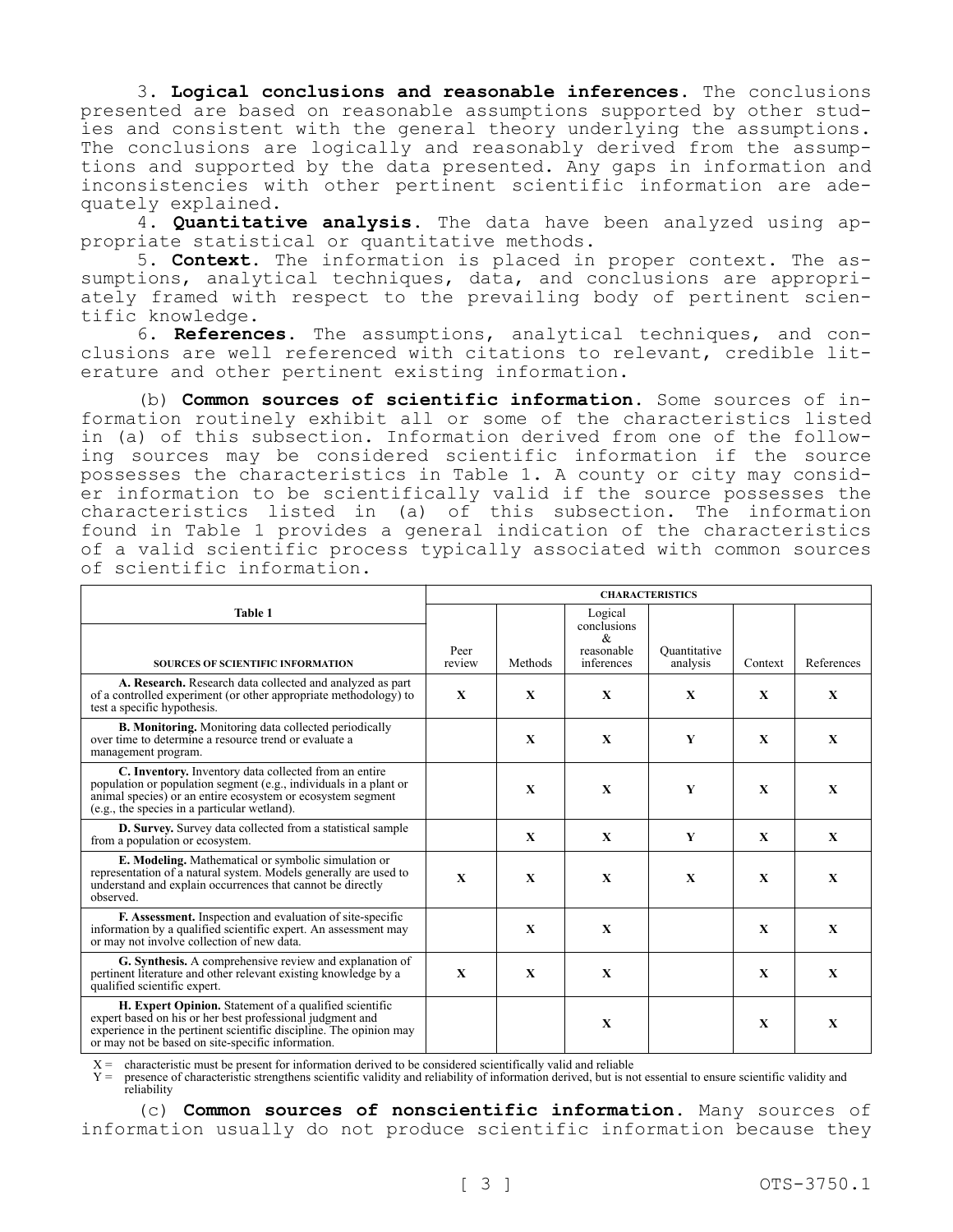do not exhibit the necessary characteristics for scientific validity and reliability. Information from these sources may provide valuable information to supplement scientific information, but it is not an adequate substitute for scientific information. Nonscientific information should not be used as a substitute for valid and available scientific information. Common sources of nonscientific information include the following:

(i) Anecdotal information. One or more observations which are not part of an organized scientific effort (for example, "I saw a grizzly bear in that area while I was hiking").

(ii) Nonexpert opinion. Opinion of a person who is not a qualified scientific expert in a pertinent scientific discipline (for example, "I do not believe there are grizzly bears in that area").

(iii) Hearsay. Information repeated from communication with others (for example, "At a lecture last week, Dr. Smith said there were no grizzly bears in that area").

(6) Counties and cities are encouraged to monitor and evaluate their efforts in critical areas protection and incorporate new scientific information, as it becomes available.

AMENDATORY SECTION (Amending WSR 00-16-064, filed 7/27/00, effective 8/27/00)

**WAC 365-195-910 Criteria for obtaining the best available science.** (1) Consultation with state and federal natural resources agencies and tribes can provide a quick and cost-effective way to develop scientific information and recommendations. State natural resource agencies provide numerous guidance documents and model ordinances that incorporate the agencies' assessments of the best available science. The department can provide technical assistance in obtaining such information from state natural resources agencies, developing model GMAcompliant critical areas policies and development regulations, and related subjects. ((The department will make available to interested parties a current list of the best available science determined to be consistent with criteria set out in WAC 365-195-905 as identified by state or federal natural resource agencies for critical areas.))

(2) A county or city may compile scientific information through its own efforts, with or without the assistance of qualified experts, and through state agency review and the Growth Management Act's required public participation process. The county or city should assess whether the scientific information it compiles constitutes the best available science applicable to the critical areas to be protected, using the criteria set out in WAC 365-195-900 through 365-195-925 and any technical guidance provided by the department. If not, the county or city should identify and assemble additional scientific information to ensure it has included the best available science.